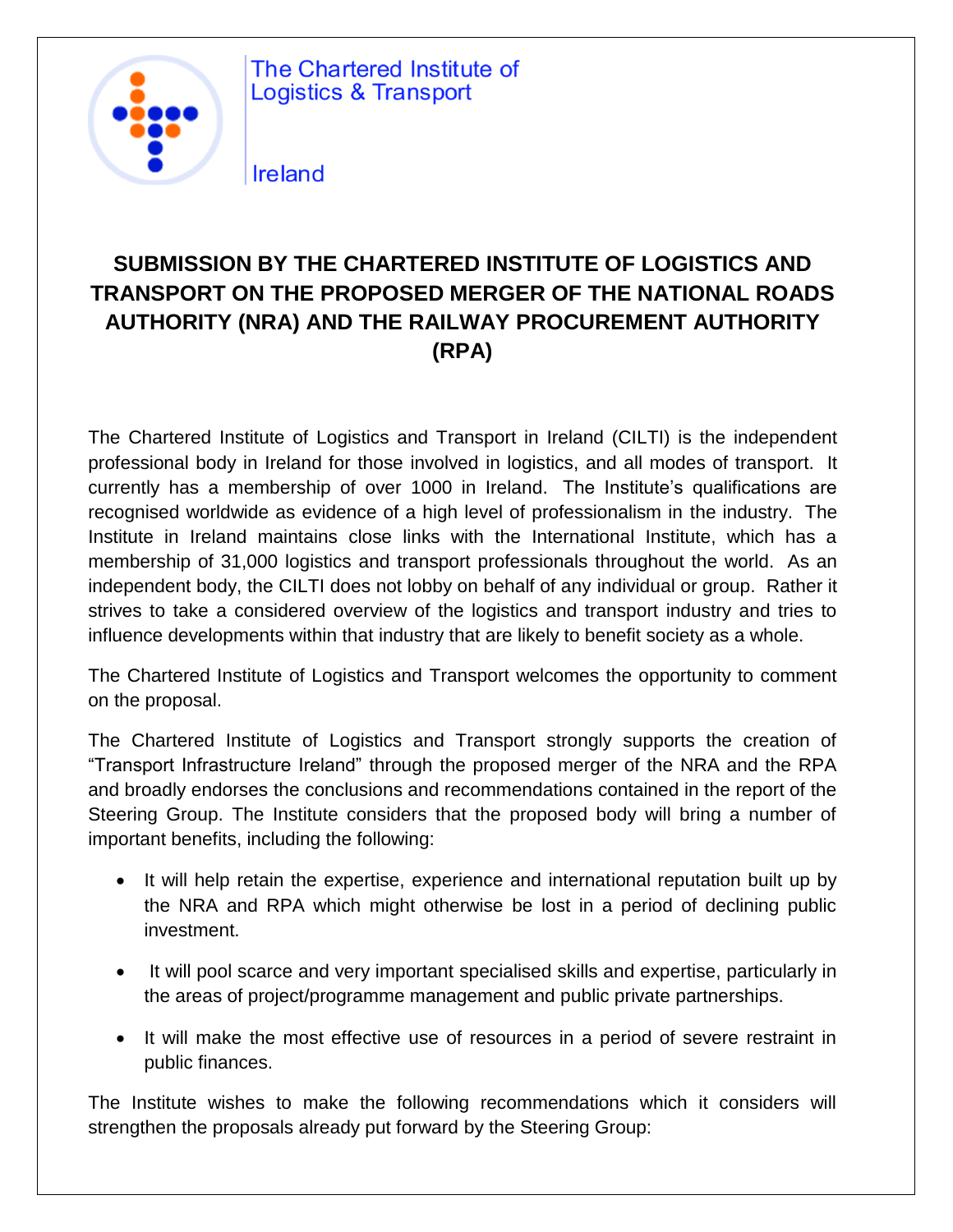

### Ireland

- The merged body should be given a stronger and more explicit mandate in relation to public transport infrastructure. Very serious consideration should be given to assigning it responsibility for the PPP element of the DART Underground programme. The NRA and RPA already have extensive expertise and a good reputation in the PPP market and it would seem sensible to avail of these rather than run the substantial risk of replicating these scarce skills in yet another organisation.
- It should also be given specific responsibility for the planning and development of bus rapid transit projects based on studies already completed by local authorities. Legal provision might also be made to enable the new entity implement Quality Bus Corridor/Green Route projects or major traffic management measures. It should also be given powers to implement Intelligent Transport Systems (ITS) measures. Ireland is far behind other developed countries in its use of information technology applications designed to make better use of existing infrastructure and improve customer/user experience. In making these proposals, the Institute is not seeking to replace local authorities but to provide a mechanism to enable Transport Infrastructure Ireland apply its expertise and resources to projects requiring special skills or crossing local authority resources. It would be a matter for the Minister or the National Transport Authority to decide when or if those powers should be availed of in any particular case.
- In a period of serious restraint in the public finances it is especially important that top priority is given to the maintenance of existing transport infrastructure and the more effective management of those assets so as to optimise their use. In this context, the Institute recommends that the new body be given a more explicit mandate in relation to strategic maintenance and management of transport infrastructure, particularly the road network. This would build on the work already done by the NRA in relation to national roads and take account of the administrative role recently assigned by the Department of Transport to the Authority in relation to regional and local roads. Once again the Institute is not proposing to replace local authorities but to ensure that a more coherent and cost effective national maintenance and management strategy is developed and implemented.
- The strategic transport planning functions currently envisaged for the new entity should be transferred to the National Transport Authority. This would result in a more coherent division of responsibilities between the NTA and "Transport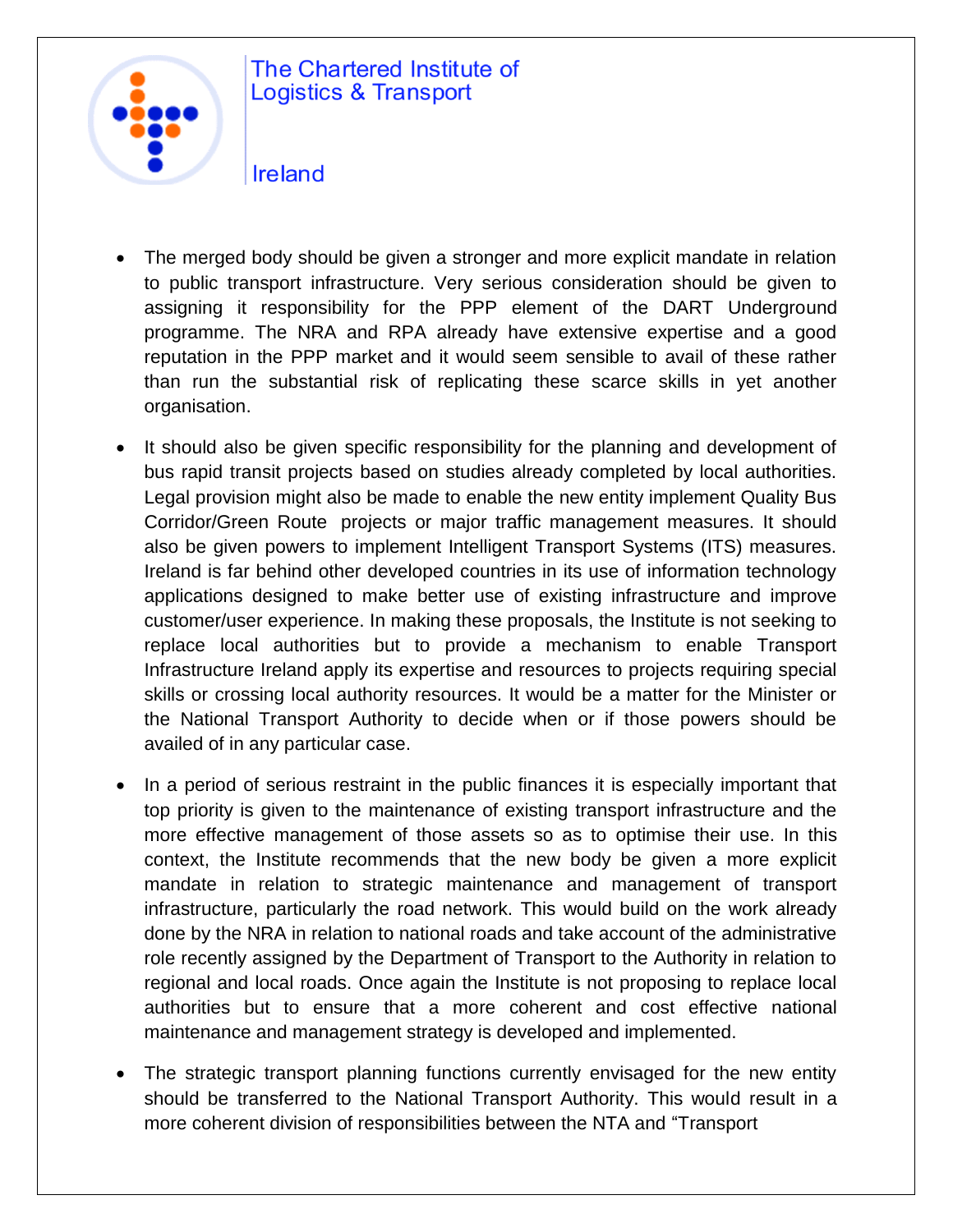

#### Ireland

Infrastructure Ireland". The NTA would be responsible for strategic planning in respect of both roads and public transport, subject to Government approval of the relevant policies. "Transport Infrastructure Ireland" would be responsible for the implementation of specified infrastructure programmes and projects, consistent with the overall strategy. For the first time this would ensure that there was multimodal strategic transport planning, replacing the existing fragmented planning for individual modes and ensuring better, more cost effective and sustainable investment policies.

 The legislation to establish the new body should include a provision to mandate the NTA and NAMA to work together to ensure a more integrated transport and land use framework for the development of the extensive lands owned or controlled by NAMA. The scale of the lands under NAMA stewardship gives the State a unique opportunity to plan the development of these lands and the necessary transport infrastructure and services in a more coherent way than has been the practice in Ireland to date. This would ensure that travel intensive land uses were effectively served by public transport, that development densities were designed to ensure viable public transport services and that the phasing of development was synchronised with the delivery of transport infrastructure and services.

The Institute supports the Steering Group proposal that the new body should be able to provide services to other public bodies outside the transport area. The RPA and NRA already have a range of skills in areas such as programme/project management and the procurement of PPPs which could be used in the wider civil engineering sector.

The Institute also strongly supports the Steering Group recommendation that "Transport Infrastructure Ireland" should be designated a commercial State body. If the Government were unable to accept this recommendation it should reconsider its decision to merge the NRA and RPA as many of the benefits of this merger, particularly flexibility, agility and best use of scarce public funding, would be lost.

The administrative functions of the new body should be outsourced as far as possible, but it is also important that the body has the skills and resources effectively to procure and oversee the delivery of those services.